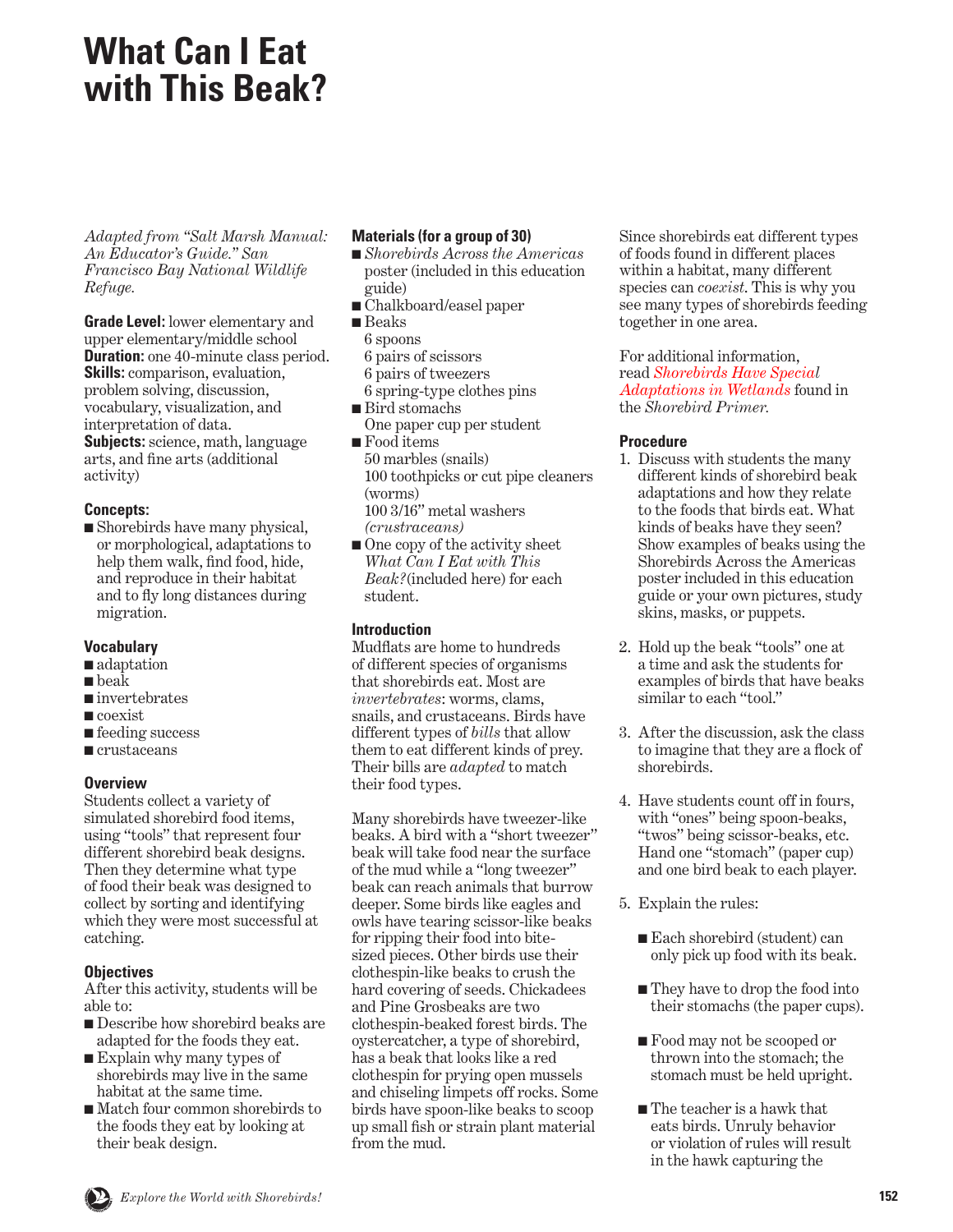conspicuous bird and making it sit out for one round. (In reality, unusual behavior of a bird draws attention from a predator.)

- 6. Have students sit in a large circle (their habitat). Scatter one food type inside the circle and give the signal to start feeding. Feeding may occur only when a signal is given. One option is to simulate a normal feeding cycle. When the classroom lights are out, it is night and the birds are asleep. When the lights are on they can feed. Let them feed for a set time (up to two minutes). Turn off the lights as if the sun had set to signal when the birds should stop feeding.
- 7. Have similar beak-types get together and count the combined number of food items collected. Record the data for the entire class to see on one poster paper or the chalkboard as shown on the *Example Data Table*. Older students can record averages or graph beak efficiency (the number of items eaten for each beak type).
- 8. Repeat steps six and seven for each type of food.
- 9. To simulate a more natural feeding situation, mix all three food types together and let the "birds" gather food simultaneously. Record the data. The birds should first eat the food they can gather the easiest (as discovered in the earlier rounds), then switch to a secondary food item as it gets harder to gather their first choice.
- 10. Looking at the data table, discuss the following questions in class:
- Are some beaks better at getting a particular food item than other beaks? How does the feeding success (measured as number of items captured, or number of items per minute) change for each beak type as the food changes? Some birds eat food that lives in mud, some find food in water, and others eat plants. In which habitat does each of these beak types belong?
- Does having a different beak shape cause a bird to use it differently? Which beak types do shorebirds

have? Which beak types do shorebirds not have? Why? Looking at the shorebird poster, can you find any other beak types besides the four studied in this activity?

- What other parts of the bird, besides its beak, are important to its feeding success (webbed or differently-shaped feet, length of neck, length of legs, etc.)? What differences do you detect in the feeding behavior of the birds when all food items are available at once? (Hint: More fighting or more relaxed and less fighting?)
- 11. Pass out a copy of the activity sheet What Can I Eat with This Beak? to each student. This activity sheet can also serve as an evaluation tool.

#### **Additional Activities**

#### **Cultural Connections**

Have students research what people eat in one of the countries that shorebirds in their flyway migrate through.

Feeding Techniques Have your students research different shorebird feeding techniques like probing, picking, crushing, and swirling. Give examples of local shorebird species that use these techniques to catch their food. Draw the bill shapes that go with each feeding technique.

#### *Create a Beak*

Ask students to design their own shorebird beaks and then write an advertisement meant to "sell" the design to a shorebird. What could you eat with this beak? Where would you have to live? Are there any other adaptations required to use this design--for example, would you already need to have long legs or a long neck?

# **What Can I Eat with This Beak? Example Data Table**

|            | Food Items |               |             |                |
|------------|------------|---------------|-------------|----------------|
| Beak Type  | Worms      | <b>Snails</b> | Crustaceans | All Food Types |
| Tweezer    |            |               |             |                |
| Scissors   |            |               |             |                |
| Spoon      |            |               |             |                |
| Clothespin |            |               |             |                |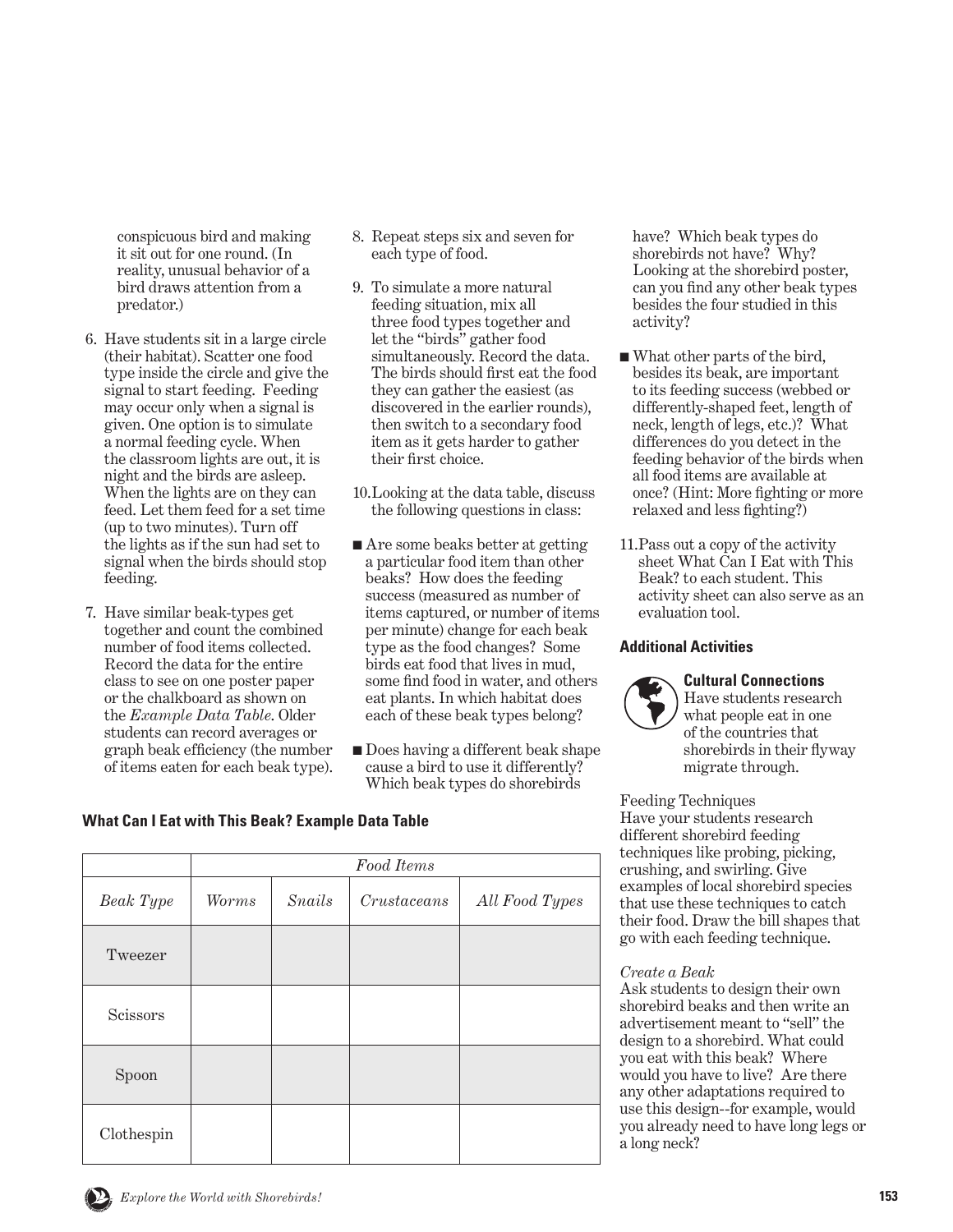

SHOREB<sup>S</sup><sup>I</sup>STE<sup>R</sup> <sup>S</sup>C<sup>H</sup>